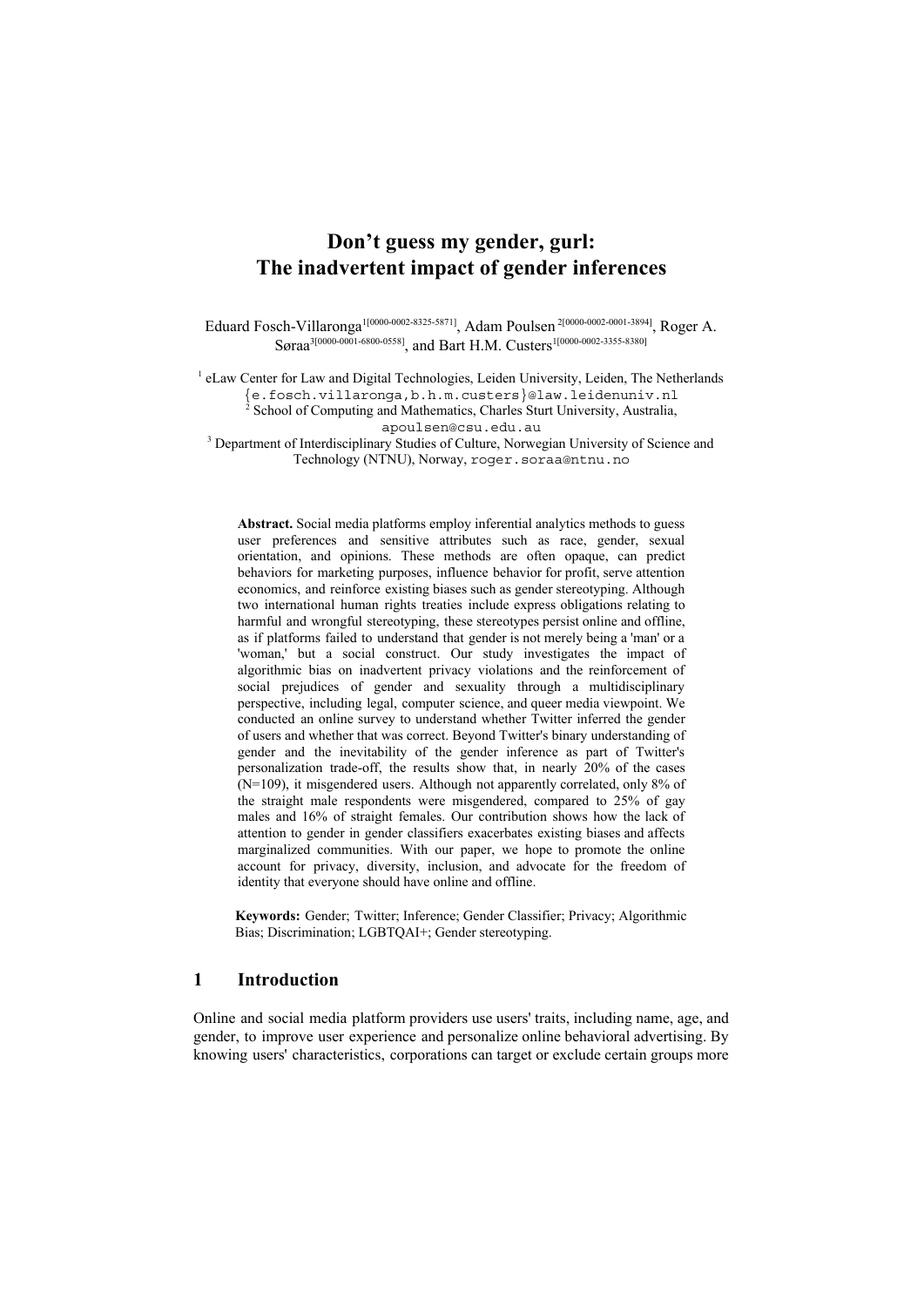efficiently, tailor their services to users, and increase the time they spend on the platform [1]. In such a way, profiling makes marketing more precise and effective. However, a growing concern is the increasing use of opaque inferential analytics that reveal sensitive user attributes that serve attention economics [2] and that may reinforce existing biases that, although not explicit, they can be very influential [3,4].

A recurrent bias is gender stereotyping. Gender stereotyping 'refers to the practice of ascribing to an individual woman or man specific attributes, characteristics, or roles by reason only of their membership in the social group of women or men' [5]. Two international human rights treaties include express obligations relating to harmful and wrongful stereotyping. Art. 5 of the Convention on the Elimination of All Forms of Discrimination against Women mandates States Parties to "take all appropriate measures to modify the social and cultural patterns of conduct of men and women, to achieve the elimination of prejudices and customary and all other practices which are based on the idea of the inferiority or the superiority of either of the sexes or stereotyped roles for men and women." Art. 8(1)(b) of the Convention on the Rights of Persons with Disabilities stresses that 'States Parties undertake to adopt immediate, effective and appropriate measures to combat stereotypes, prejudices and harmful practices relating to persons with disabilities, including those based on sex and age, in all areas of life.' However, these stereotypes persevere both online and offline [6,7], as if platforms failed to understand that gender is not merely being a 'man' or a 'woman,' but a social construct [8].

Given that gender stereotypes persist online, and that the social media platform Twitter infers gender from a wide variety of sources,<sup>1</sup> we address the research question (RQ): *How accurate are Twitter's inferences of its users' gender identities and what implications does this social media practice have?* Addressing this RQ brings into view concerns of discrimination, misgendering, and exacerbation of existing biases that online platforms persist in replicating and that the literature starts highlighting [9-10]. Our goal is to investigate misgendering on Twitter and illustrate the impact of algorithmic bias on inadvertent privacy violations and reinforce social prejudices of gender and sexuality through a multidisciplinary perspective, including legal, computer science, and critical feminist media-studies viewpoint.

The reason behind our contribution lies in the idea that gender is a co-shaped, changing part of human identity tied into the socio-materiality of gendered relations often treated as a binary dichotomy. For instance, trans and non-binary users recently proclaimed being misgendered on Twitter because the categories 'female' and 'male' do not match who they are [11]. Second, platform providers no longer have to learn sensitive details about a particular user or correctly group users into categories for advertising to be effective, as advertising has a high tolerance for classification errors [12]. Nonetheless, not considering a broader understanding of gender in platforms can be socially harmful and costly, as technology usage and implementation may lead to further exacerbation of existing biases, including gender, race, and other minorities [13-15].

<sup>&</sup>lt;sup>1</sup> *See* <https://help.twitter.com/en/rules-and-policies/data-processing-legal-bases>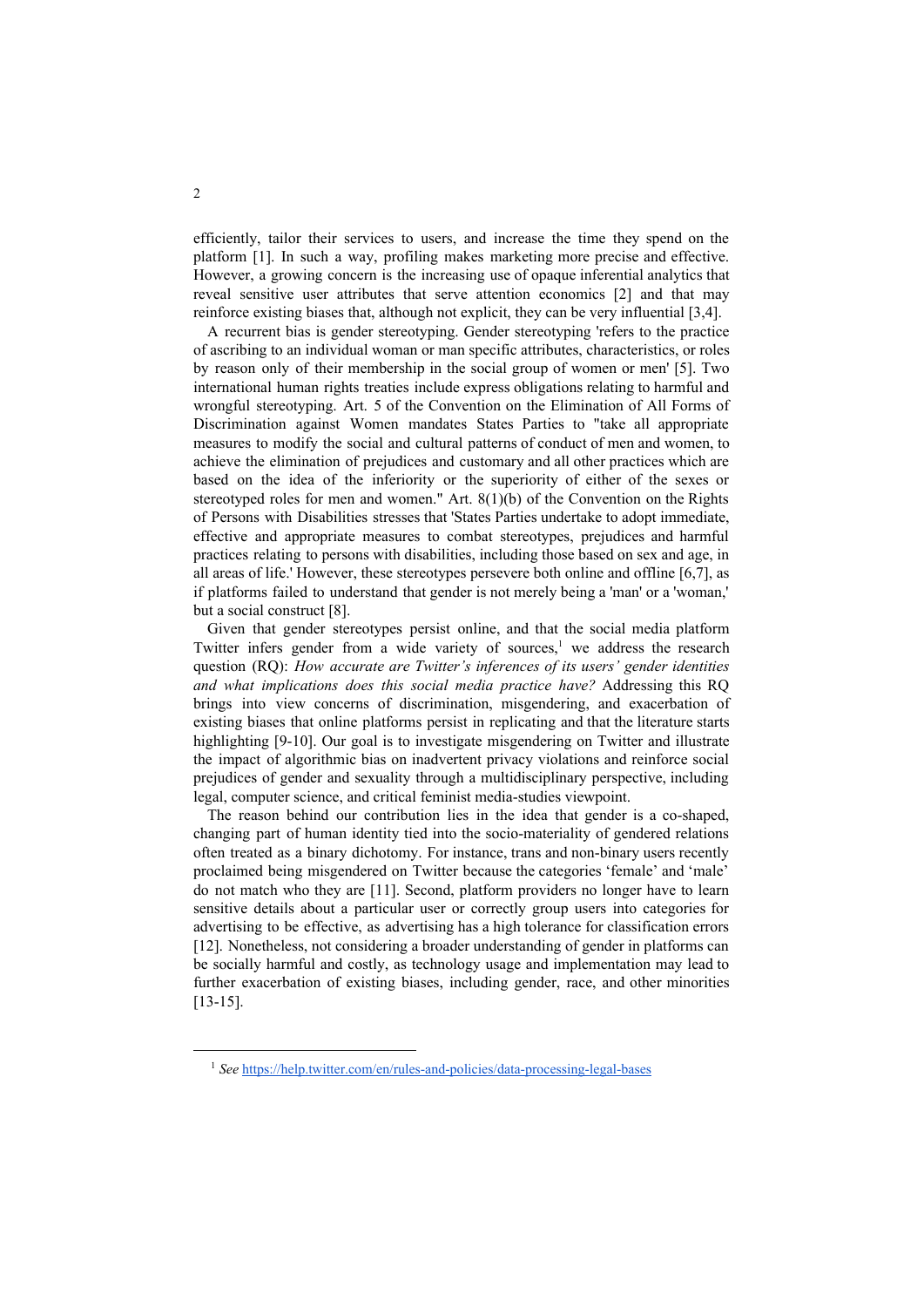In this article, we provide background information on inferential analytics to elucidate how companies infer specific user attributes, including gender, and how these techniques may harm users' rights in Section 2. In Section 3, we explain the methods for this study, and we introduce the results in Section 4. Our findings suggest that Twitter's binary understanding of gender excludes those not fitting the category 'male' and 'female.' The results also show that inferring gender is part of Twitter's personalization trade-off and misgenders users in nearly 20% of the cases. Out of these cases, the LGBTQAI+ and straight females were misgendered more frequently than straight males. We discuss in Section 5, the lack of diversity in social media platforms, and the role designers play in accounting for inclusivity and diversity. We conclude by presenting our future work, which includes a more extensive and refined survey to investigate this issue and the user's impressions further.

# **2 Gendering algorithms**

#### **2.1 Profiling, inference analytics, and discrimination**

Profiling techniques like regression, classification, or clustering, mainly ascribe properties to people [16]. These methods infer distinct people's traits from different inputs of data, originating either from the very person (i.e., predicting recidivism based on someone's criminal record) or others (i.e., others who ordered these shoes, also like these shoes). Organizations use inferential analytics to induce user preferences using sensitive attributes such as race, gender, or sexual orientation, political interests, and opinions [17-19]. These techniques can predict behaviors for marketing purposes and influence behavior for profit [20]. A critical feature of inferential analytics is that companies infer information from data not directly or indirectly provided by data subjects [4]. Besides, these inferences may be precise (like inferring age from the date of birth) or estimates (like inferring emotional states such as happiness or even intelligence from Facebook likes) [21]. In this way, data analytics can predict qualities that a data subject may not want to disclose and attributes that a data subject does not even know and ascribe them to a person.

One of the parameters used to infer attributes from people is the 'like' button on many social media platforms [22]. In other words, what users like online tell something about who they are, including a person's income pretty accurately [23]. Gender can also be inferred from Facebook likes with very high accuracy [21]. With approximately 250 Facebook likes, gender could be predicted with accuracy rates of 93%. Although these seem many, gender could be predicted with accuracy rates of about 70% when using only five Facebook likes. Moreover, when using only one single Facebook like, the accuracy rates were approximately 60% for gender predictions. According to Kosinski et al., predictions for homosexuality were about 88% accurate for gays and 75% for lesbians, and predictions on being single versus in a relationship were about 67% accurate [21].

Inferential analytics may have some benefits. For instance, it can be a tool to fill gaps in fragmentary datasets or check the accuracy of available data by matching inferred data with the contested data. In this way, datasets enriched with many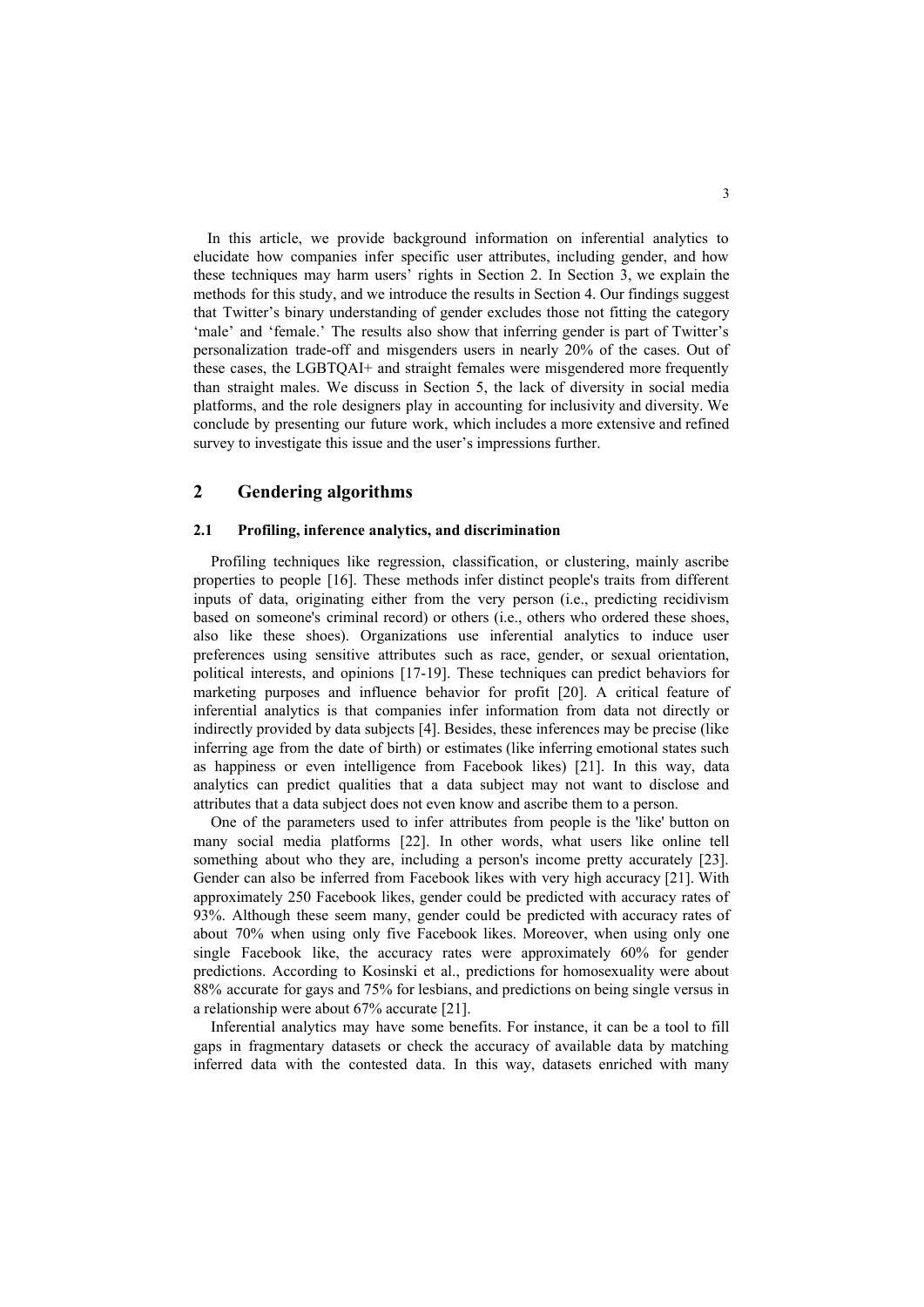inferred attributes are likely to have higher levels of completeness and precision. In big data analytics, completeness and correctness of data is not a strict condition but can contribute to getting more well-defined and reliable results. Companies can identify that a particular customer prefers to consume video instead of text content, or is interested in learning about particular topics, like travel, fashion, or food. Companies use this information to personalize the user experience to fit the preferences of that particular individual.

However, inferential analytics has some drawbacks. When people's attributes are predicted, privacy is at stake, especially if people did not want to disclose specific personal information. Furthermore, these inferences may contain errors, leading to biased and unfair decisions, and may lead to self-fulfilling prophecies [24]. These effects may amplify inequality, undermine democracy, and further push people into categories that are hard to break out [25].

Machine learning and data mining tools can be developed so that they do not grant discriminating patterns, such as gender stereotypes or profiles, something called discrimination-aware data mining [26]. The underlying idea is not to limit the data input (such as gender data), but to prevent the algorithms from yielding gender-based patterns, since not using gender data may still allow for predicting gender and indirect discrimination (discrimination by proxy). Focusing on the algorithms' design can prevent this when using gender in the development of data-driven decision models [27].

### **2.2 Gender inferences**

Gender recognition can be useful to support applications, such as face recognition and smart human-computer interface aid in other domains [28]. Developers use algorithmic gender classification in human-computer interaction, security and surveillance industry, law enforcement, psychiatry, demographic research, education, commercial development, telecommunication, and mobile application and video games [28-30]. Depending on the application and dataset, developers may use vision-based and biological information-based methods to make inferences [29].

Gender classification systems (GCS) are trained using a training dataset (or corpus) of structured and labeled data. These labels categorize data, and the features within, as either masculine or feminine [28]. Training a GCS builds a classification algorithm (or classifier) that categorizes features, such as body movements, physiological and behavioral characteristics, and facial features [28], found in new data by comparing it to labeled features in the dataset. A GCS uses a feature extraction algorithm, classifier, and a dataset to make an inference [29].

Classifiers are trained in machine learning models. Exemplary models include neural networks [28], K-nearest neighbor [30], support vector machine [31], and Adaboost [32]. A classifier infers gender from video, images, or text, and the process is usually straightforward. First, data such as video or images are parsed into a GCS. Using a feature extraction algorithm, it then extracts features from the data, such as static body features, dynamic body features, apparel features, and biometrics [29,31,33]. Finally, it compares those features using a classifier to a feature dataset,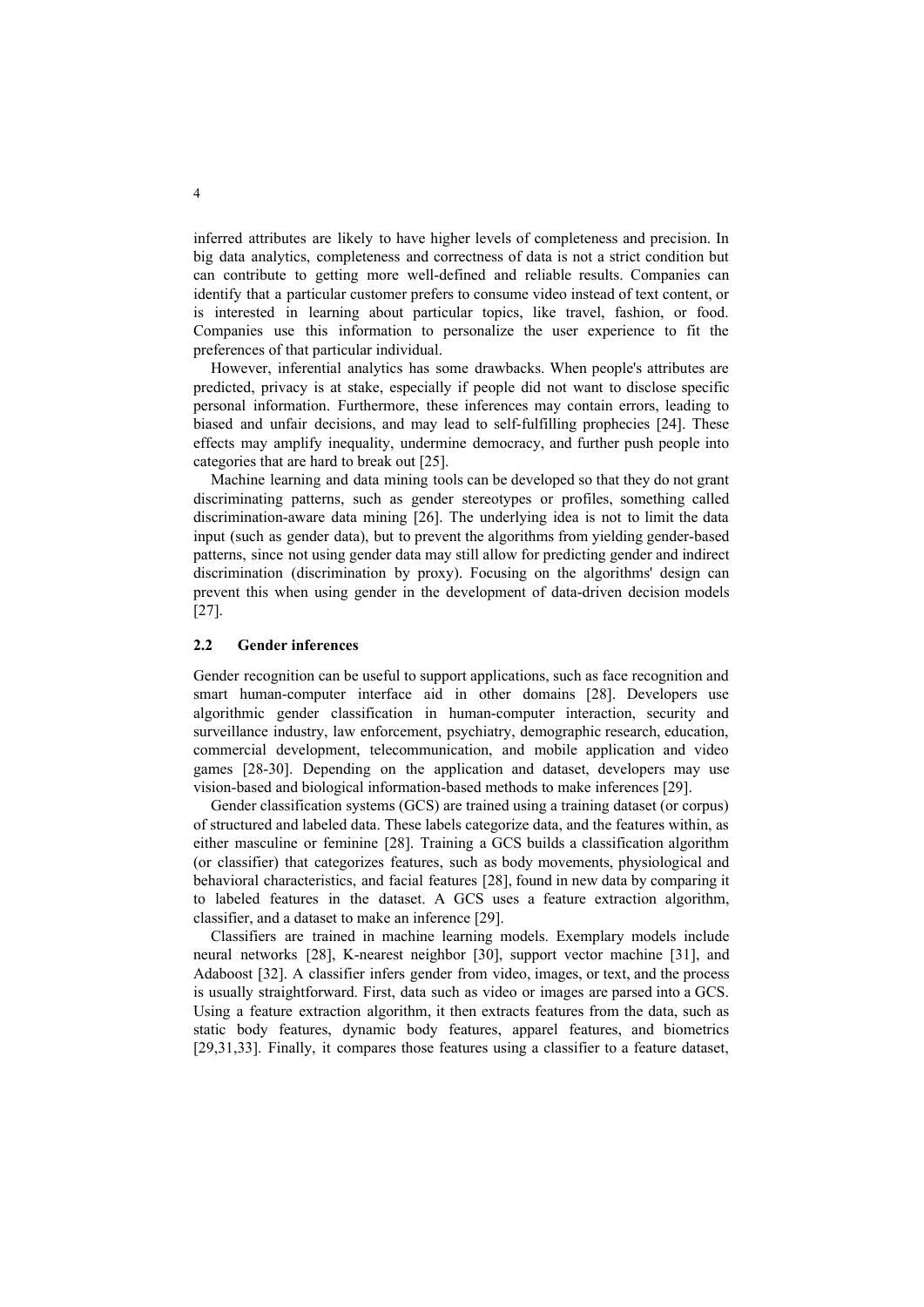which is categorized by gender and maps them to either category, inferring gender based on similarities in features [28,30].

Similarly, a text-based GCS infer gender using features such as language, vocabulary, and frequency of words [29]. Text-based GCS uses content found in forums, chat rooms, and social media, extracting features using text mining [29,34]. Beyond language, Corney et al. extended text-based feature extraction further into the typography field, training a classifier to make gender inferences based on style markers, structural characteristics, and gender-preferential language [35].

In the literature, developers have used classifiers to support text analysis techniques (e.g., sentiment and content analysis). Park et al. developed a GCS that supports sentiment analysis to identify the gender of persons making posts found on an online AIDS-related bulletin board [34]. The author's GCS used a feature dataset that paired gender with the frequency of sentiment-driven words. During training, the GCS learned that women tended to use the words 'thank', 'bless, 'scary,' and 'illness' about twice as often as men who used 'accurate,' 'important,' 'issue,' and 'aches' twice as often as women [34].

Several studies have made use of freely available Twitter user posts (or tweets) to train a GCS and infer the gender of other users [36-39]. Lopes Filho et al. utilized a dataset categorizing gender by 60 textual meta-attributes associated with characters, syntax, words, structure, and morphology for the extraction of gender expression linguistic cues in tweets after that gender inference [38]. The authors compared different classifiers, finding that each accurately determined the gender of Twitter users, 63.5%, 61.96%, and 68.08% of the time. Using word unigrams, hashtags, and psychometric properties as features, the GCS developed by Fink, Kopecky, & Morawski predicted the gender of Twitter users with 80% accuracy [39].

# **3 Methods**

Available scientific literature focuses on how gender can be inferred from user attributes [36-39]. However, there are not many studies that have compared the users' reported gender, the inferred gender from those attributes, and its correctness, although it is an increasing area of interest in social sciences [9]. How algorithms exacerbate existing biases and affect marginalized communities is also a nascent area of specialization [9,40,41]. Our work contributes to the literature on algorithmic bias and discrimination by exploring misgender on social media platforms like Twitter. Our work illustrates inferential analytics discrimination by means of a specific case study.

We conducted a short survey disseminated using Twitter. For four days, from 22 to 26 May 2020, N=109 Twitter users responded. The online survey was prepared in Qualtrics and included five specific questions revolving around whether Twitter algorithms inferred users' gender and whether it was correct. In particular, we asked what the user's sexual orientation  $(Q1)$ , their gender identity  $(Q2)$ , the pronouns they use (Q3), whether they provided Twitter with their gender information (Q4), and, if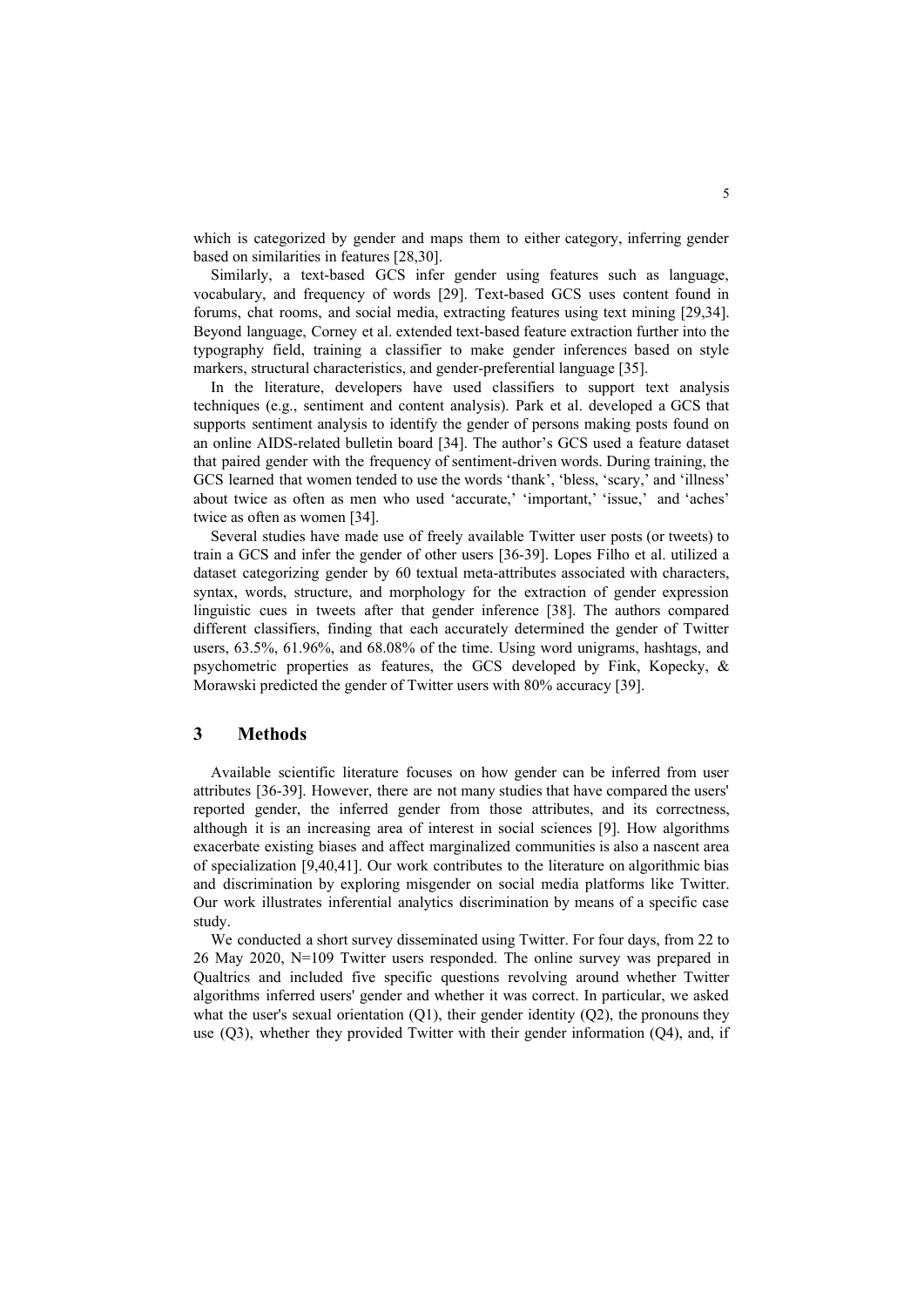not, whether that was correctly assigned  $(Q5)^2$ . We gave the users instructions on how to find their assigned gender on Twitter, $3$  and we processed anonymous data and surveyed the adult population only.

At the end of the survey, we exported, tabulated, and analyzed the data using Microsoft Excel Spreadsheet Software. The lead author analyzed the survey data, and the remaining authors examined the tabulated data and analysis to discuss discrepancies and ensure the reliability of the results. Understanding, empirically, if Twitter (mis)genders users lays the foundation for future work into the potential impacts in an extensive survey.

All of the respondents completed the survey entirely. However, the online survey has some limitations, including the small number of the respondents, which only amounts to  $N=109$ . This is due to the quick nature of our survey, within a limited, four-day timeframe. Another limitation may be the limited representativeness of the sample, which seems to over-represent the LGBTQAI+ community compared to the number of straight people in society in general. This potential bias may be due to one or more of the following reasons. First, the LGBTQAI+ community may be overrepresented among Twitter users (Twitter does not provide data on this) or be overrepresented in our Twitter networks. Moreover, people from the LGBTQAI+ community may be more inclined to complete the survey, perhaps because the survey topic appealed to them, as it may relate to past experiences of gender stereotyping or misrepresentation, on Twitter or elsewhere.

# **4 Results**

Based on the conducted online survey, we identify the following data:

 $2$  The exact wording of the questions was: 1) What is your sexual orientation?; 2) What is your gender identity?; 3) What pronouns do you use?; 4) Did you at one point provide Twitter with your gender?; 5) If you did not include your gender in your profile, the gender that appears in your profile may have been assigned by Twitter, is the gender appearing here correct?

<sup>3</sup> To know the gender assigned by Twitter, go to picture > settings and privacy > account > your Twitter data > password > account > confirm password > gender.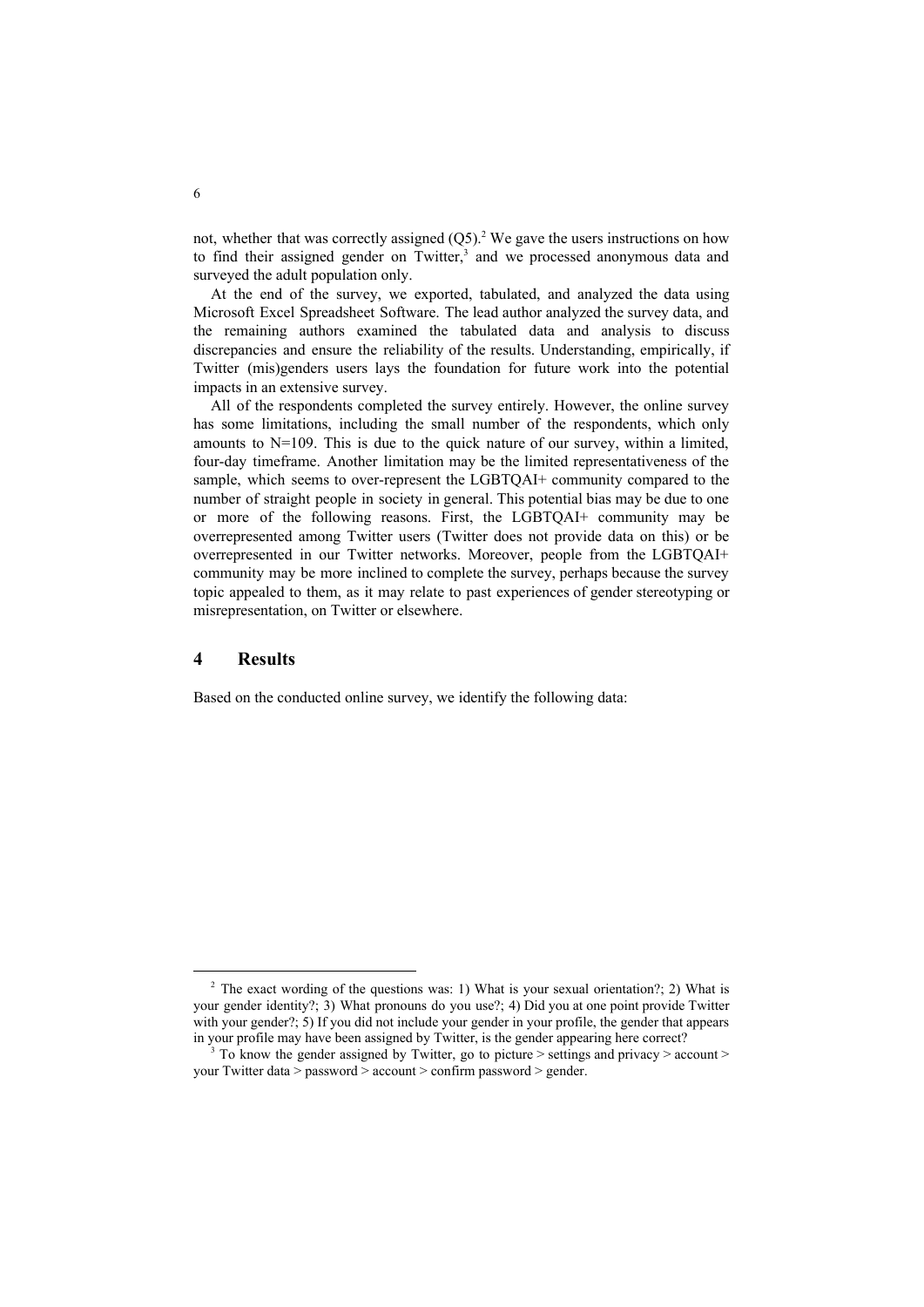|             | Self-reporting<br>Non- |              |                |     | <b>Incorrect by Twitter</b><br>Non- |                |                |                | % Incorrect by Twitter<br>Non- |      |        |     |
|-------------|------------------------|--------------|----------------|-----|-------------------------------------|----------------|----------------|----------------|--------------------------------|------|--------|-----|
|             |                        |              |                |     |                                     |                |                |                |                                |      |        |     |
|             | Female                 | Male         | binary         | All | Female                              | Male           | binary         | All            | Female                         | Male | binary | All |
| Straight    | 37                     | 25           |                | 62  | 6                                   | $\overline{2}$ |                | 8              | 16%                            | 8%   |        | 13% |
| Gay         |                        | 24           |                | 24  |                                     | 6              |                | 6              |                                | 25%  |        | 25% |
| Lesbian     | $\overline{2}$         |              |                | 2   |                                     |                |                |                |                                |      |        |     |
| Bisexual    | 4                      | 5            | 1              | 10  | 1                                   | 1              | 1              | 3              | 25%                            | 20%  | 100%   | 30% |
| Asexual     | 3                      |              | $\overline{2}$ | 5   |                                     |                | $\overline{2}$ | $\overline{2}$ | 0%                             |      | 100%   | 40% |
| Questioning | $\overline{2}$         | $\mathbf{1}$ |                | 3   |                                     |                |                |                | 0%                             | 0%   |        |     |
| Other       | 2                      |              | 1              | 3   | 2                                   |                |                | 2              | 100%                           |      |        | 67% |
| Sum         | 50                     | 55           | 4              | 109 | 9                                   | 9              | 3              | 21             | 18%                            | 16%  | 100%   | 19% |

Table 1. Twitter gender inference accuracy in a N=109 sample data.

Out of N=109 respondents, 19% had their gender wrongly assigned, whereas Twitter inferred users' gender correctly in 81% of the cases. Our central hypothesis revolved around differences between the self-reported gender identity (male), the sexual orientation of users (gay), and the correctness of the Twitter assigned gender (female). Comparing the variables' sexual orientation and the correctness of the inferred gender in our sample, there seems to be no correlation (R=0.009).

Twitter infers their users' identity from a wide variety of sources, such as information from the account, interactions with links, and cookie data<sup>4</sup>, but not from their sexual orientation. However, how apparently fair algorithmic designs and categorizations have ulterior and unintended consequences in specific communities is well-known in the literature [3,42,43]. For instance, our collected data shows that, out of the misgendered Twitter users that we analyzed, only 38% were straight. Only 8% of the straight male respondents were misgendered, compared to 25% of gay males and 16% straight females. Individuals that self-reported as bisexuals were misgendered in 25% of the cases for bisexual females and 20% for bisexual males. Respondents identified as non-binary were wrongly gendered in all cases. These results show that the LGBTQAI+ community and straight females were more often misgendered than straight males in our sample, although not only gay men compared to straight men, as we first hypothesized. Moreover, women and non-binary are usually more misgendered by Twitter than males.

The findings also seem to suggest that lesbian and questioning people are less likely to be misgendered, although the numbers are small in our sample (two lesbian and three questioning participants). One questioning and one lesbian participant answered that they had provided their gender to Twitter, meaning the gender of the remaining were inferred correctly by Twitter. The findings also show that non-binary participants (n=2) were misgendered, both of whom were also asexual participants. However, there were other asexual participants (n=3) whose gender (female in all

<sup>4</sup> *See* <https://help.twitter.com/en/rules-and-policies/data-processing-legal-bases>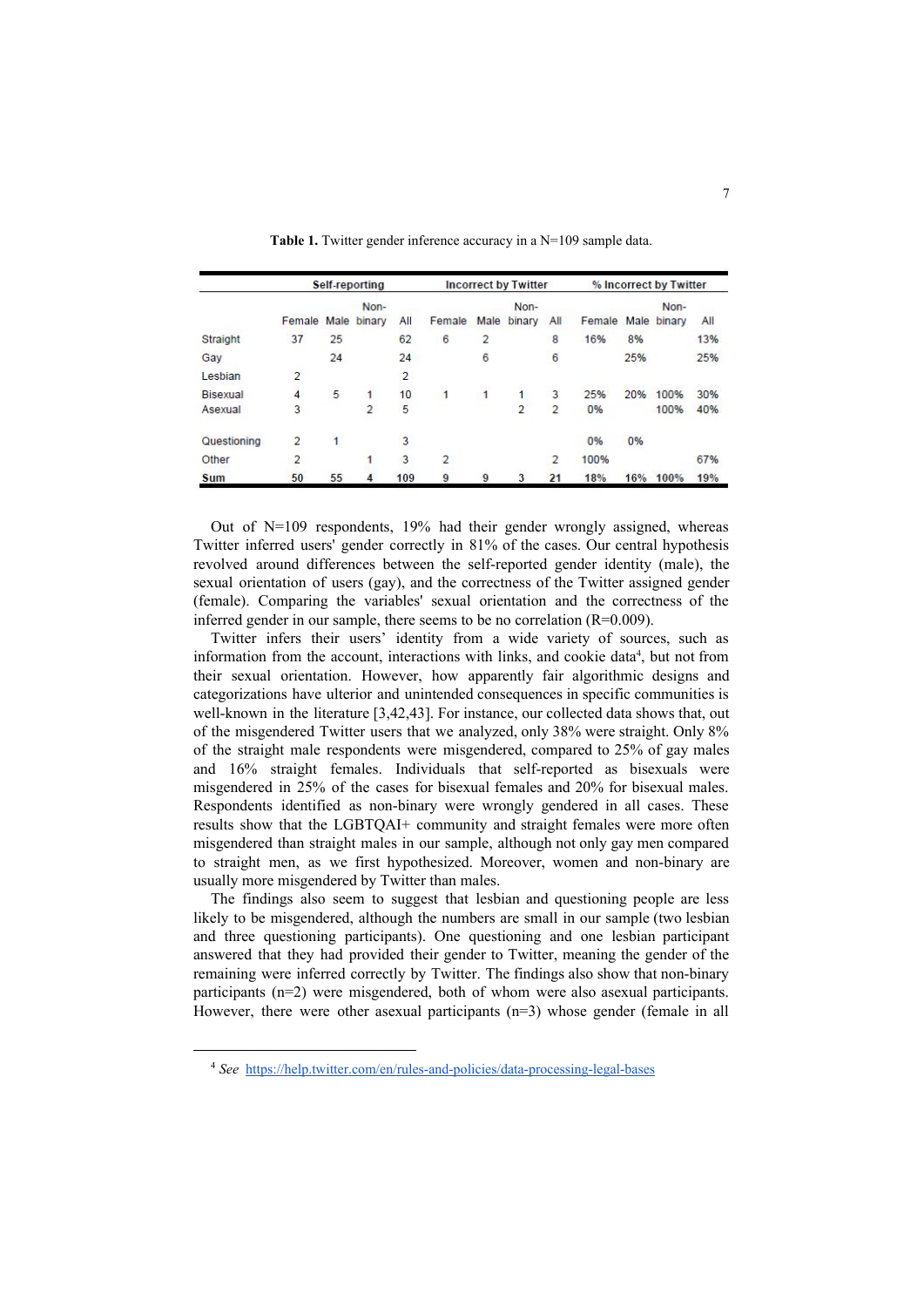cases) was correctly inferred by Twitter (each answered 'I do not know' when asked if they provided Twitter with their gender).

Of the 109 participants, only 15% provided Twitter with their gender, whereas 24% did not, and 61% responded do not remember doing so. 42% of those who did not provide Twitter with gender were from the LGBTQAI+ community. Of the 16 participants who provided their gender, all but one answered 'Yes' about whether or not the gender's appearing on their Twitter profile was correct. An outlier was an asexual, nonbinary person. This may indicate that either (1) some of those 16 participants were mistaken and had entered their gender into their Twitter profile previously or (2) Twitter may infer gender and change the one entered by the user.

Other findings resulted from discussions over Twitter, where we shared the online survey. Some respondents openly reported that Twitter used to misgender them, but that now Twitter gendered them correctly, probably due to their increasing interest in gender equality. Other respondents mentioned they had two profiles, but that Twitter misgendered the profile they used the most. A respondent suggested that, although gay, Twitter assigned his gender correctly, while another was surprised to be considered 'female' while being a 'male.'

### **5 Discussion**

#### **5.1 Misgendering in social media is discriminatory**

Research affirms that gender identity is primarily subjective and internal, which juxtaposes with the idea that gender can be recognized automatically, at least with the state of art GCS [9]. Moreover, misgendering users via automated gender recognition systems have adverse implications, some of those being that they reinforce gender binarism, undermine autonomy, are a tool for surveillance, and threaten safety [9].

They also exacerbate existing stereotypes. Classifiers trained on real-world datasets are often biased because the data used to train them contains racial and gender stereotypes [44-47]. Female names are more associated with family than career words, with arts more than mathematics and science [48,49]. Datasets imSitu and MS-COCO are significantly gender-biased and "models trained to perform prediction on these datasets amplify the existing gender bias when evaluated on development data" [50]. For example, the verb 'cooking' is heavily biased towards females in a classifier trained using the imSitu dataset, amplifying existing gender stereotypes [50]. The same gender biases have been shown in natural language processing [51,52], another method used to support gender classifiers [53].

To be misgendered reinforces also the idea that society does not consider a person's gender real, causing rejection, impacting self-esteem and confidence, the felt authenticity, and increasing one's perception of being socially stigmatized [10]. These gender biases in the offline world may propagate to artificial intelligence if not addressed carefully [3], something worrying if we understand that available research suggests that many individuals perceive automatic misgendering as more harmful than human misgendering [9].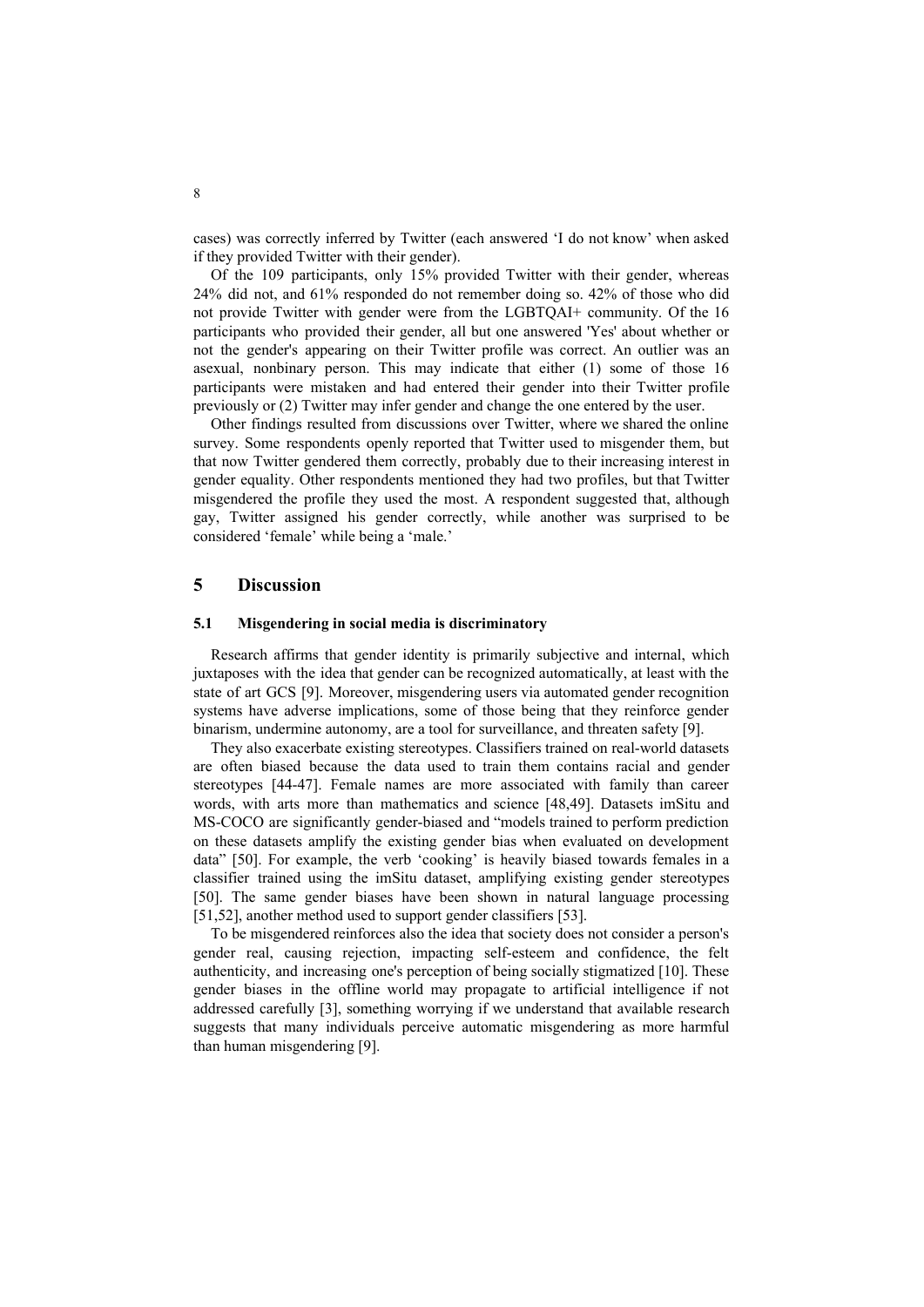When the tools used to extract patterns and profiles from data are not transparent, moreover, it may be hard for people to contend any decisions resulting from this, which may impede their freedom and autonomy and may inadvertently affect their privacy. In the EU, the collecting and processing of personal data are protected under the General Data Protection Regulation (GDPR), which also addresses discrimination issues in datasets. However, enforcing legislation in such cases is very challenging. For data protection, scholars note that information about a person's gender, age, financial situation, geolocation, and online profiles are not sensitive data according to Article 9 of the GDPR, despite often being grounds for discrimination [19]. Not being 'sensitive data' translates in not enjoying the extra protection (such as users' informed and explicit consent) sensitive information such as race, religion, or sexual orientation have. Discrimination in (patterns and profiles extracted from) large datasets can be hard to detect. Indirect discrimination takes place unintentionally when users are unaware of any harm profiles may be doing. However, it may also be the case that companies use profiles precisely to conceal discrimination, also named masking [24]. Because direct discrimination in data is hard to detect, and indirect discrimination is nearly impossible to detect, it can be challenging to enforce equal treatment acts and data protection legislation.

Many forms of discrimination are illegal in most Western jurisdictions. Not hiring someone based on gender, ethnicity, or sexual orientation, or because they have a criminal record, is prohibited. Not every decision based on the sensitive characteristics mentioned is forbidden, however. Legislation that forbids discrimination for specific characteristics concerns lists the characteristics that may not serve as a basis for making decisions (including gender, ethnicity, political preferences, trade union membership, or sexual orientation). Nonetheless, 'softer' forms of discrimination may occur in the formation of friendships, in the form of stigmatization of specific population groups. On a larger scale, this could lead to social polarization and segregation. For now, misgendering or addressing someone with the wrong pronoun is not sufficiently grave to be considered harassment under certain specific legal provisions, although several people advocate for remedies that make justice to these acts [54].

### **5.2 Organizations controversially infer gender for legitimate interests**

Twitter makes inferences about users' accounts, including interests, age, and gender, to provide features such as account suggestions (e.g., suggested contacts, promoted accounts for the user to follow), advertising, recommendations, and timeline ranking.<sup>5</sup> Twitter uses users' content, activity, relationships, and interactions to genderize content production patterns [55], infer gender, and make these suggestions.<sup>6</sup> Twitter justifies making inferences about interests, age, and gender, stating that it helps tailor content to users, keeps the platform safe and enjoyable for all users and enables Twitter to provide compelling, targeted advertising. In other

<sup>5</sup> *See* [https://help.twitter.com/en/rules-and-policies/data-processing-legal-bases;](https://help.twitter.com/en/rules-and-policies/data-processing-legal-bases) *see* also

[https://help.twitter.com/en/using-twitter/account-suggestions.](https://help.twitter.com/en/using-twitter/account-suggestions)

<sup>6</sup> *See* <https://help.twitter.com/en/using-twitter/account-suggestions>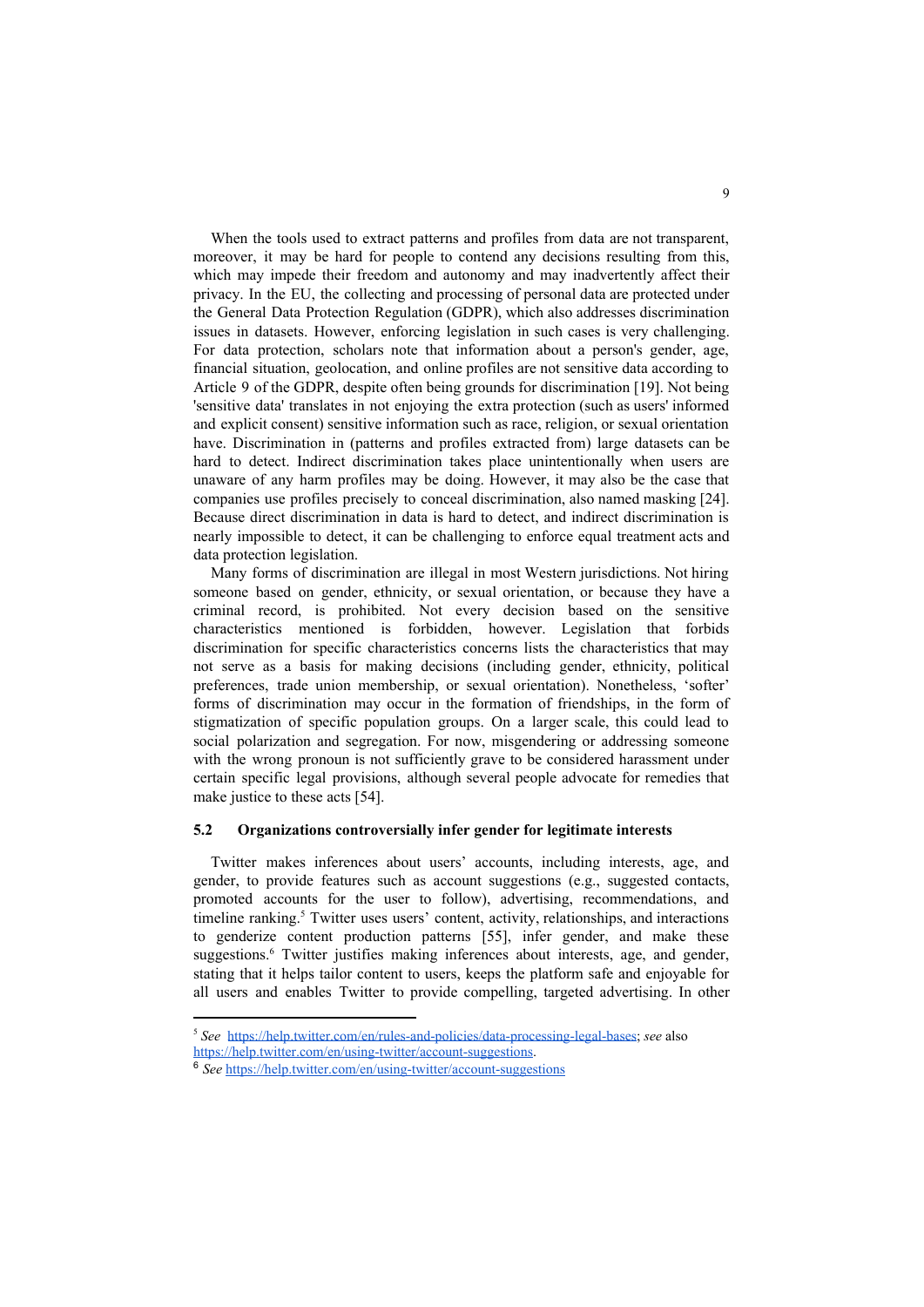words, users have to accept the trade-off if they want to have a personalized Twitter account.

The GDPR lists a limited number of legal grounds for data processing, including consent, the performance of a contract, or legitimate interests. Twitter states that it makes "inferences about your account - such as interests, age, and gender" for "legitimate purposes." The appeal to legitimate interests as a legal basis for data processing is controversial, as legitimate purposes are only a solid legal basis if there is a necessity. It is questionable, however, whether gender inferences are necessary for Twitter. Although the legitimate interest seems less constraining than other grounds for data processing, it should not be considered a 'last resort' when all other grounds for lawful data processing fail [56].

Legitimate interest is the most appropriate legal ground for data processing if the data controller uses people's data in ways they would reasonably expect and have a minimal privacy impact, or where there is a compelling justification for the processing. If controllers choose this legal ground, they 'should take on extra responsibility for considering and protecting people's rights and interests' [57]. Thus, three elements configure the basis for legitimate interest: identify the legitimate interest, show that the processing is necessary to achieve it, and balance it against the individual's interests, rights, and freedoms.

Our survey findings highlight a significant number of misgendered users and question whether Twitter did balance their interests against individuals' interests. First, out of the 109 participants, only 15% provided Twitter with their gender, while Twitter inferred their gender. Second, our results show that the LGBTQAI+ community and straight females are more often misgendered than straight males. Third, remedies for opposing the processing seem not to correspond in magnitude to the subsequent impact of being misgendered. A user can modify or rectify the inferred gender, but cannot escape that inference unless she unticks the box of personalization. Making users choose between these two is as if in times of COVID-19, developers made users choose between health or privacy [58]. Moreover, it results in a privacy paradox: the gender inference causes a privacy issue (i.e., disclosing information people may want to keep to themselves), but to address this, users have to provide additional information, disclosing even more (or more detailed) information about themselves [24]. This is particularly problematic for communities that society has been historically discriminated against and in which gender is a sensitive part of their identity [11,59].

#### **5.3 Accounting for diversity in social media**

Platforms exclude and misrepresent a large number of potential users if they are not respectful and inclusive towards their gender identity or sexual orientation. The assumption that gender is physiologically-rooted harms trans people overall by essentializing the body as the source of gender, and also harms non-binary people, who cannot be accurately classified [10]. As Fergus announced, transexual and non-binary users reported being misgendered by Twitter, which we found to be the case in our survey (100% of the non-binary participants reported being misgendered) [11]. These findings may result from the fact that twitter gender classifiers do not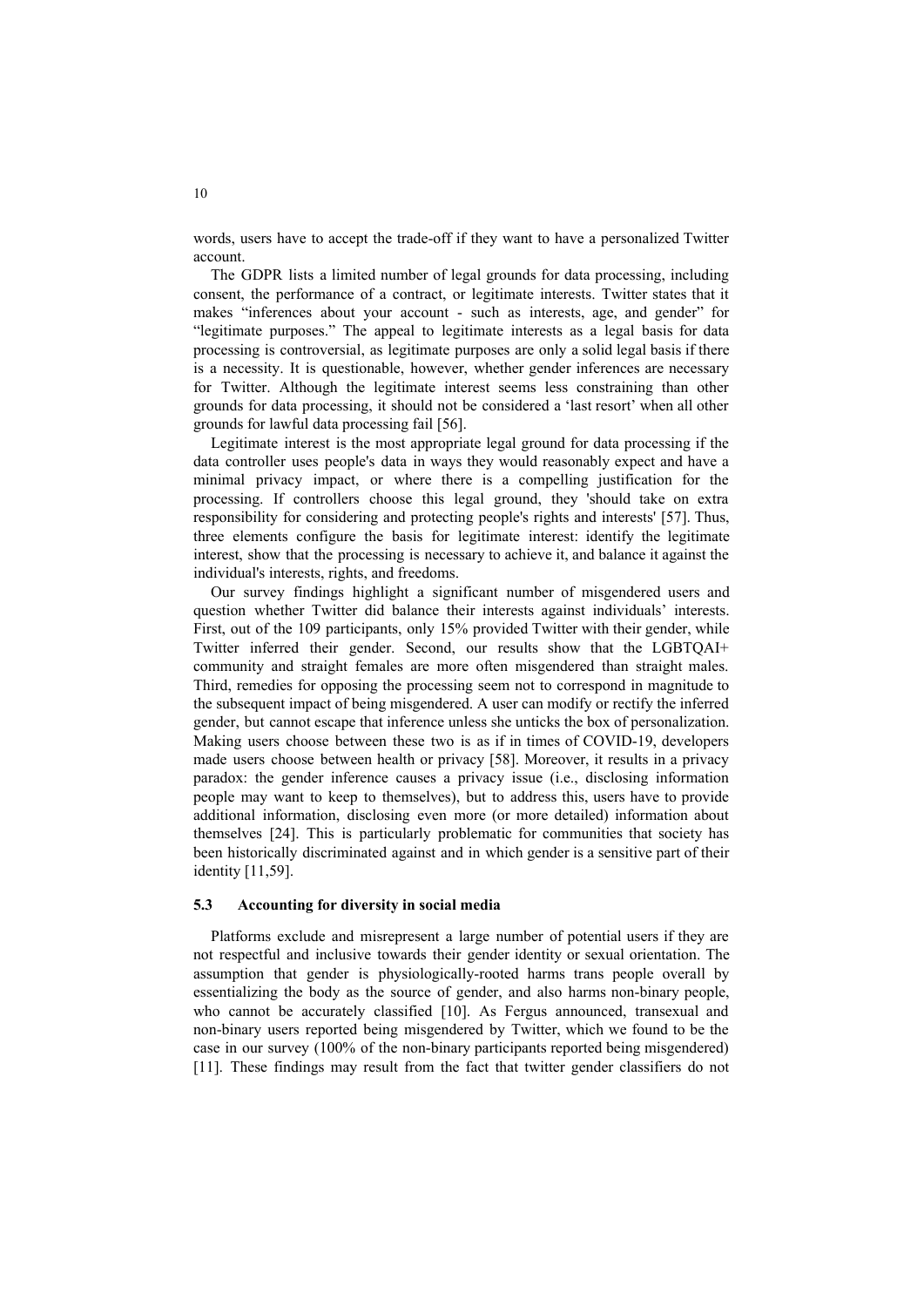account for diversity and work on a male/female binary categorization that does represent other people's gender expression, not doing justice to the freedom of identity that everyone should have.

Our study shows that when it comes to diversity and more inclusive engagement, social media platforms like Twitter still have a long way to go to become a more open and welcoming platform for a wide variety of users. Misgendering users in the background is not good practice, and can lead to privacy and discrimination issues, beyond echoing deeply rooted stereotypes. The lack of diversity in marketing strategies is apparent when users can be gendered as male or female only. However, making strategies for a diverse engagement with the "queer rainbow economy" can make for more affluent and more diverse revenue streams [60-62].

From all this, it is clear that digital identity and participatory culture play a massive role in the sense of self in the modern world and that there should be more effort to realize diversity and inclusion in the online world [63] to not perpetuate the normative view that certain collectives such as trans or non-binary do not exist [10].

### **6 Summary**

An online survey showed that, out of N=109 respondents, Twitter correctly inferred users' gender in 81% of the cases, and 19% were misgendered. Although sexual orientation and misgender were not correlated, a closer look at the results shows that only 8% of the straight male respondents were misgendered, compared to 25% of gay males and 16% of straight females, while non-binary users were misgendered in all the cases.

Social media platforms like Twitter have economic incentives to know users' genders for commercialization and targeted advertisements. However, our investigation shows that inferring a user's gender with automated means clashes with the understanding that gender is subjective and internal. Misgendering has also alerting and broader consequences, leading to serious privacy, discrimination, autonomy, and self-identity issues. Misgendering reinforces gender stereotypes, accentuates gender binarism, undermines autonomy, and leads to toxic cultures and algorithmic bias [9,64]. Moreover, misgendering causes a feeling of rejection, impacting one's self-esteem, confidence, and authenticity, increasing social stigmatization [10].

If users do not provide a gender parameter choice themselves, platforms may infer the user's gender from a wide variety of data sources, including personal data. Therefore, gender classifiers should account for diversity and inclusion, using a more accurate understanding of gender to represent contemporary society fully. Otherwise, inferential analytics may reinforce existing biases about gender stereotyping. By including diverse users early on, during the design, and with the possibility to provide feedback afterward, the technology can be experienced as more just and fair. Inclusive engagement that reflects on the users as not homogeneous can have a positive impact on technology.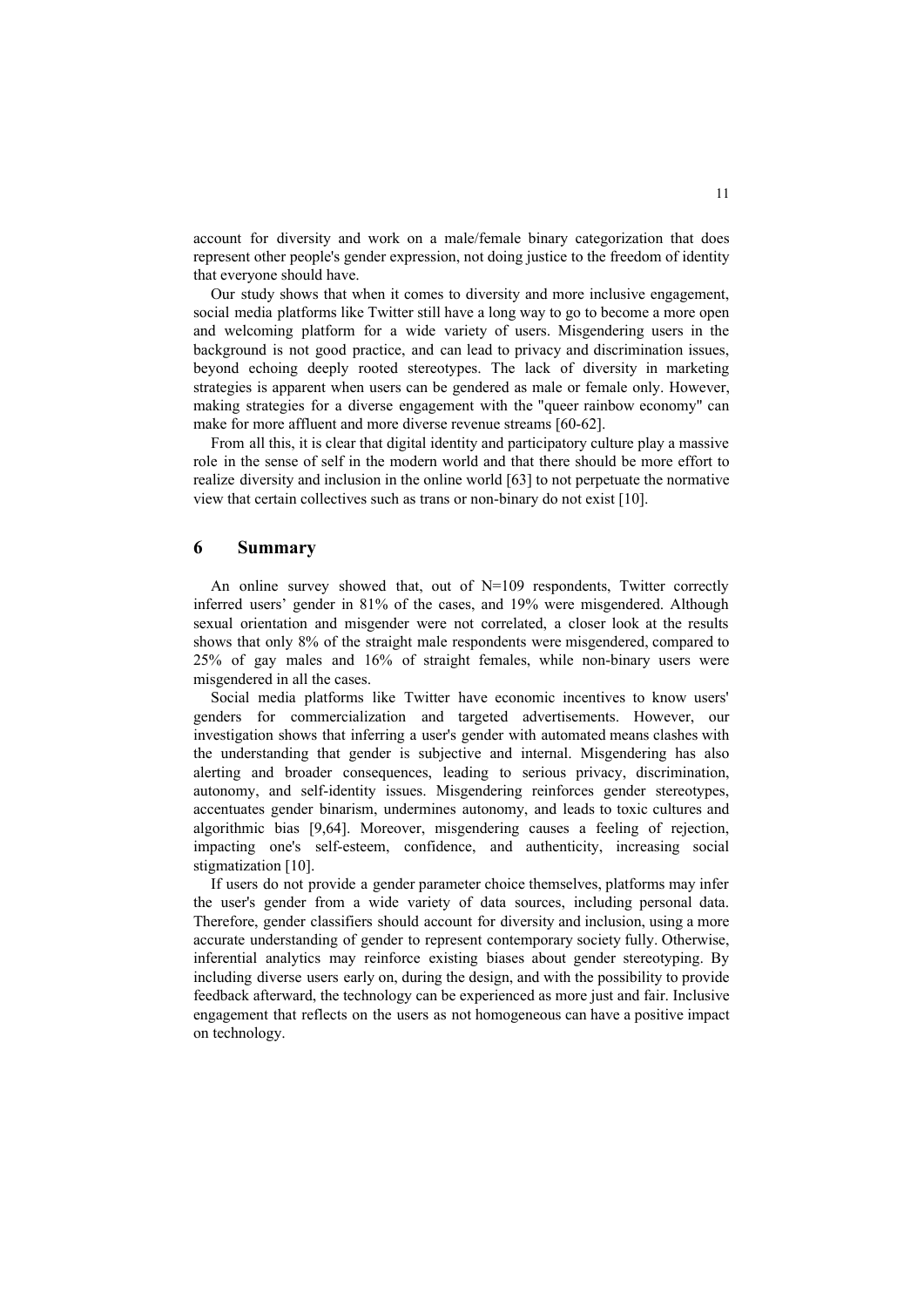By identifying how inferential analytics may reinforce gender stereotyping and affect marginalized communities, we hope to continuously contribute to promoting the online account for privacy, diversity, inclusion, and advocate for the freedom of identity that everyone should have online and offline. Looking forward, a more robust survey ought to be undertaken to further explore the social implications of gender inference on Twitter, such as discrimination and diversity in social media.

# **7 References**

- 1. Ur, B., Leon, P. G., Cranor, L. F., Shay, R., & Wang, Y.:. Smart, useful, scary, creepy: perceptions of online behavioral advertising. In: Proceedings of the ACM Symposium On Usable Privacy and Security (SOUPS), pp. 1-15 (2012).
- 2. Davenport, T. H., & Beck, J. C.: The attention economy: Understanding the new currency of business. Harvard Business School Press, Massachusetts (2001).
- 3. Caliskan, A., Bryson, J. J., & Narayanan, A.: Semantics derived automatically from language corpora contain human-like biases. Science 356(6334), 183-186 (2017).
- 4. Custers, B. H. M.: Profiling as inferred data: Amplifier effects and positive feedback loops. In: Bayamlioglu, E., Baraliuc, I., Janssens, L., & Hildebrandt, M. (eds.) Being Profiled: Cogitas Ergo Sum. 10 Years of 'Profiling the European Citizen', pp. 112-116. Amsterdam University Press, Amsterdam (2018).
- 5. Office of the High Commissioner Human Rights: Gender Stereotypes, https://www.ohchr.org/EN/Issues/Women/WRGS/Pages/GenderStereotypes.aspx (2020).
- 6. Hentschel, T., Heilman, M. E., & Peus, C. V.: The multiple dimensions of gender stereotypes: A current look at men's and women's characterizations of others and themselves. Frontiers in psychology 10(11), 1-19 (2019).
- 7. Grant, A., Grey, S., & van Hell, J. G.: Male fashionistas and female football fans: Gender stereotypes affect neurophysiological correlates of semantic processing during speech comprehension. Journal of Neurolinguistics 53, 100876, 1-14 (2020).
- 8. Butler, J.: Gender trouble, feminist theory, and psychoanalytic discourse. In: Nicholson, L. J. (ed.) Feminism/Postmodernism, pp. 324-341. Routledge, New York (1990).
- 9. Hamidi F., Scheuerman M. K., & Branham S.M. Gender recognition or gender reductionism? The social implications of embedded gender recognition systems. In: Proceedings of the 2018 CHI Conference on Human Factors in Computing Systems, pp. 1-13 (2018).
- 10. Keyes, O. The misgendering machines: Trans/HCI implications of automatic gender recognition. In: Proceedings of the ACM on Human-Computer Interaction, pp. 1-22 (2018).
- 11. Fergus, J.: Twitter is guessing users' genders to sell ads and often getting it wrong. Input, https://www.inputmag.com/tech/twitter-guesses-your-gender-to-serve-you-ads-relevant-t weets-wrong-misgendered (2020).
- 12. Wachter, S.: Affinity profiling and discrimination by association in online behavioural advertising. Berkeley Technology Law Journal 35(2), 1-74 (2020).
- 13. Bray, F.: Gender and technology. Annu. Rev. Anthropol 36, 37-53 (2007).
- 14. Schiebinger, L.: Scientific research must take gender into account. Nature 507(7490), 9-9 (2014).
- 15. Hao, K.: Facebook's ad-serving algorithm discriminates by gender and race. MIT Technology Review, https://www.technologyreview.com/2019/04/05/1175/facebook-algorithm-discriminates-

ai-bias/ (2019).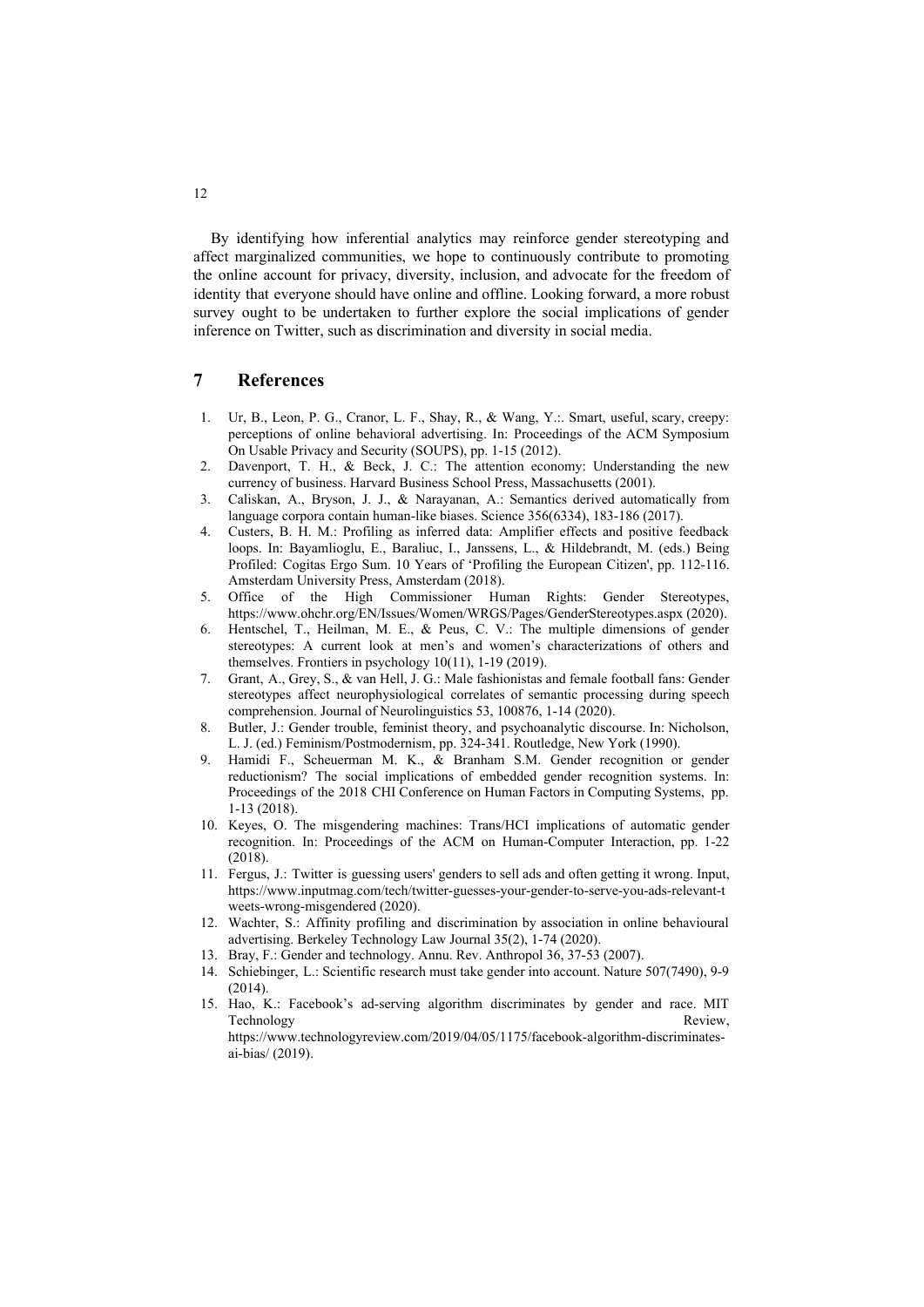- 16. Calders, T., and Custers, B. H. M.: What is data mining and how does it work? In: Custers, B. H. M., Calders T., Schermer B., Zarsky T. (eds.) Discrimination and Privacy in the Information Society, pp. 27-42. Springer, Heidelberg (2013).
- 17. Jernigan, C., & Mistree, B. F.: Gaydar: Facebook friendships expose sexual orientation. First Monday, 14(10), 1-28 (2009).
- 18. Thorson, K., Cotter, K., Medeiros, M., & Pak, C.: Algorithmic inference, political interest, and exposure to news and politics on Facebook. Information, Communication & Society, 1-18 (2019).
- 19. Wachter, S., & Mittelstadt, B.: A right to reasonable inferences: re-thinking data protection law in the age of big data and AI. Colum. Bus. L. Rev. 2019(2), 494-620 (2019).
- 20. Zuboff, S.: Big other: surveillance capitalism and the prospects of an information civilization. Journal of Information Technology 30(1), 75-89 (2015).
- 21. Kosinski, M., Stillwell, D., & Graepel, T.: Private traits and attributes are predictable from digital records of human behavior. In: Proceedings of the National Academy of Sciences, 110(15), pp. 5802-5805 (2013).
- 22. Roosendaal, A.: Facebook tracks and traces everyone: Like this! Tilburg Law School Legal Studies Research Paper Series No. 03/2011, 1-10 (2010).
- 23. Matz, S. C., Menges, J. I., Stillwell, D. J., & Schwartz, H.: A. Predicting individual-level income from Facebook profiles. PloS one 14(3), 1-13 (2019).
- 24. Custers, B.H.M.: Data dilemmas in the information society. In: Custers, B. H. M., Calders, T., Schermer, B., Zarsky, T. (eds.) Discrimination and Privacy in the Information Society, pp. 3-26. Springer, Heidelberg (2013).
- 25. O'Neil, C.: Weapons of math destruction: How big data increases inequality and threatens democracy. Crown, New York (2016).
- 26. Kamiran, F., Calders, T., & Pechenizkiy, M.: Techniques for discrimination-free predictive models. In: Custers, B. H. M., Calders, T., Schermer, B., & Zarsky, T. (eds.) Discrimination and Privacy in the Information Society, pp. 223-239. Springer, Heidelberg (2013).
- 27. Zliobaite I. & Custers B.: Using sensitive personal data may be necessary for avoiding discrimination in data-driven decision models. Artificial Intelligence and Law 24, 183-201 (2016).
- 28. Rai P., & Khanna P.: Gender classification techniques: A review. In: Wyld D., Zizka J., Nagamalai D. (eds) Advances in Computer Science, Engineering & Applications, Advances in Intelligent and Soft Computing, vol. 166, pp. 51-59. Springer, Berlin, Heidelberg (2012).
- 29. Lin, F., Wu, Y., Zhuang, Y., Long, X., & Xu, W.: Human gender classification: A review. International Journal of Biometrics 8(3/4), 275-300 (2015).
- 30. Khan, S. A., Ahmad, M., Nazir, M., & Riaz, N.: A comparative analysis of gender classification techniques. Middle East Journal of Scientific Research 20, 1-13 (2014).
- 31. Li, B., Lian, X.-C., & Lu, B.-L.: Gender classification by combining clothing, hair and facial component classifiers. Neurocomputing 76(1), 18-27 (2012).
- 32. Mathivanan, P., & Poornima, K.: Biometric authentication for gender classification techniques: A review. J. Inst. Eng. India: Ser. B 99, 79–85 (2018).
- 33. Kumar, D., Gupta, R., Sharma, A., & Saroj, S. K.: Gender classification using skin patterns. In: Proceedings of 2nd International Conference on Advanced Computing and Software Engineering, pp. 472-476 (2019).
- 34. Park, S. & Woo, J.: Gender classification using sentiment analysis and deep learning in a health web forum. Applied Sciences 9, 1249, 1-12 (2019).
- 35. Corney, M., De Vel, O., Anderson, A., & Mohay, G.: Gender-preferential text mining of e-mail discourse. In: Proceedings of the 18th IEEE Annual Computer Security Applications Conference, pp. 282-289 (2002).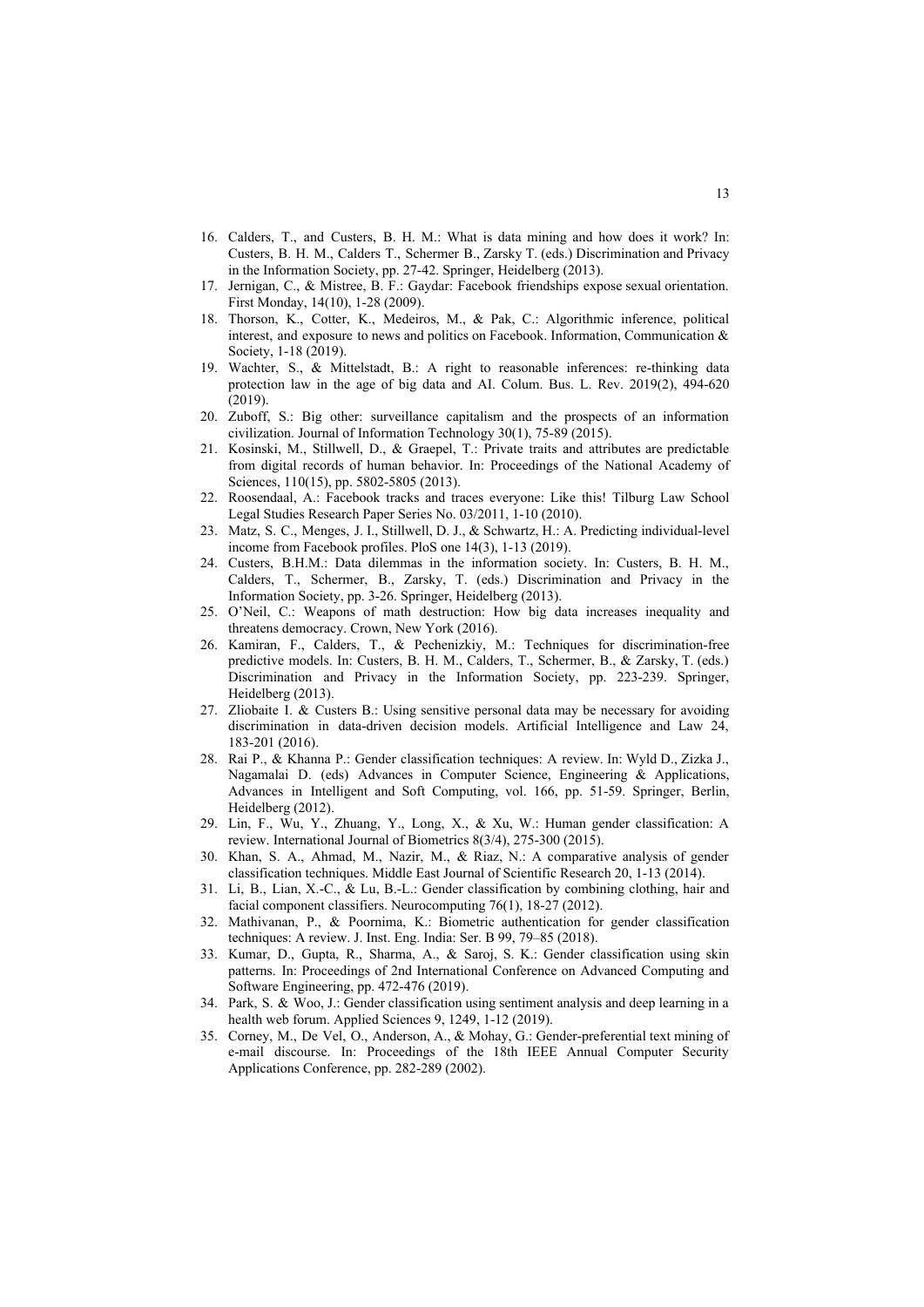- 36. Nieuwenhuis, M., & Wilkens, J.: Twitter text and image gender classification with a logistic regression n-gram model. In: Proceedings of the Ninth International Conference of the CLEF Association, pp. 1-9 (2018).
- 37. Garibo-Orts, O.: A big data approach to gender classification in Twitter. In: Proceedings of PAN at CLEF, pp. 1-5 (2018).
- 38. Lopes Filho, J. A. B., Pasti, R., & De Castro, L.: Gender classification of Twitter data based on textual meta-attributes extraction. In: Rocha Á., Correia A., Adeli H., Reis L., Mendonça Teixeira M. (eds.) New Advances in Information Systems and Technologies, Advances in Intelligent Systems and Computing, vol. 444, pp. 1025-1034. Springer, Cham (2016).
- 39. Fink, C. & Kopecky, J. & Morawski, M.: Inferring gender from the content of tweets: A region specific example. In: Sixth International AAAI Conference on Weblogs and Social Media. Association for the Advancement of Artificial Intelligence (AAAI), pp. 459-462 (2012).
- 40. Willson, M.: Algorithms (and the) everyday. Information, Communication & Society 20(1), 137-150 (2017).
- 41. Noble, S. U.: Algorithms of oppression: How search engines reinforce racism. NYU Press, New York (2018).
- 42. Ito, J.: Supposedly 'fair' algorithms can perpetuate discrimination. MIT Media Lab. https://www.media.mit.edu/articles/supposedly-fair-algorithms-can-perpetuate-discrimin ation/ (2019).
- 43. Gomes, A., Antonialli, D., & Dias-Oliva, T.: Drag queens and artificial intelligence: Should computers decide what is 'toxic' on the internet? Internet Lab Blog, https://www.internetlab.org.br/en/freedom-of-expression/drag-queens-and-artificial-intell igence-should-computers-decide-what-is-toxic-on-the-internet/ (2019).
- 44. Torralba, A., & Efros, A. A.: Unbiased look at dataset bias. In: Proceedings of Computer Vision and Pattern Recognition 2011, pp. 1521-1528 (2011).
- 45. Buolamwini, J., & Gebru, T.: Gender shades: Intersectional accuracy disparities in commercial gender classification. In: Proceedings of the 1st Conference on Fairness, Accountability and Transparency, PMLR, 81, pp. 77-91 (2018).
- 46. Font, J. E., & Costa-jussà, M. R.: Equalizing gender bias in neural machine translation with word embeddings techniques. In: Proceedings of the First Workshop on Gender Bias in Natural Language Processing, pp. 147–154 (2019).
- 47. McDuff, D., Ma, S., Song, Y., & Kapoor, A.: Characterizing bias in classifiers using generative models. arXiv 1906.11891, 1-11 (2019).
- 48. Nosek, B. A., Banaji, M. R., & Greenwald, A. G.: Harvesting implicit group attitudes and beliefs from a demonstration web site. Group Dynamics: Theory, Research, and Practice 6(1), 101-115 (2002a).
- 49. Nosek, B. A., Banaji, M. R., & Greenwald, A. G.: Math= male, me= female, therefore math≠ me. Journal of Personality and Social Psychology 83(1), 44-59 (2002b).
- 50. Zhao, J., Wang, T,. Yatskar, M., Ordonez, V., & Chang, K-W.: Men also like shopping: Reducing gender bias amplification using corpus-level constraints. In: Proceedings of the 2017 Conference on Empirical Methods in Natural Language Processing, pp. 2979-2989 (2017).
- 51. Zhou, P., Shi, W., Zhao, J., Huang, K-H., Chen, M., Cotterell, R., & Chang, K-W,: Examining gender bias in languages with grammatical gender. In: Proceedings of the 2019 Conference on Empirical Methods in Natural Language Processing and the 9th International Joint Conference on Natural Language Processing, pp. 5279-5287 (2019).
- 52. Sun, T., Gaut, A., Tang, S., Huang, Y., ElSherief, M., Zhao, J., Mirza, D., Belding, E., Chang, K-W., & Wang, W.: Mitigating gender bias in natural language processing: Literature review. In: Proceedings of the 57th Annual Meeting of the Association for Computational Linguistics, pp. 1630-1640 (2019)